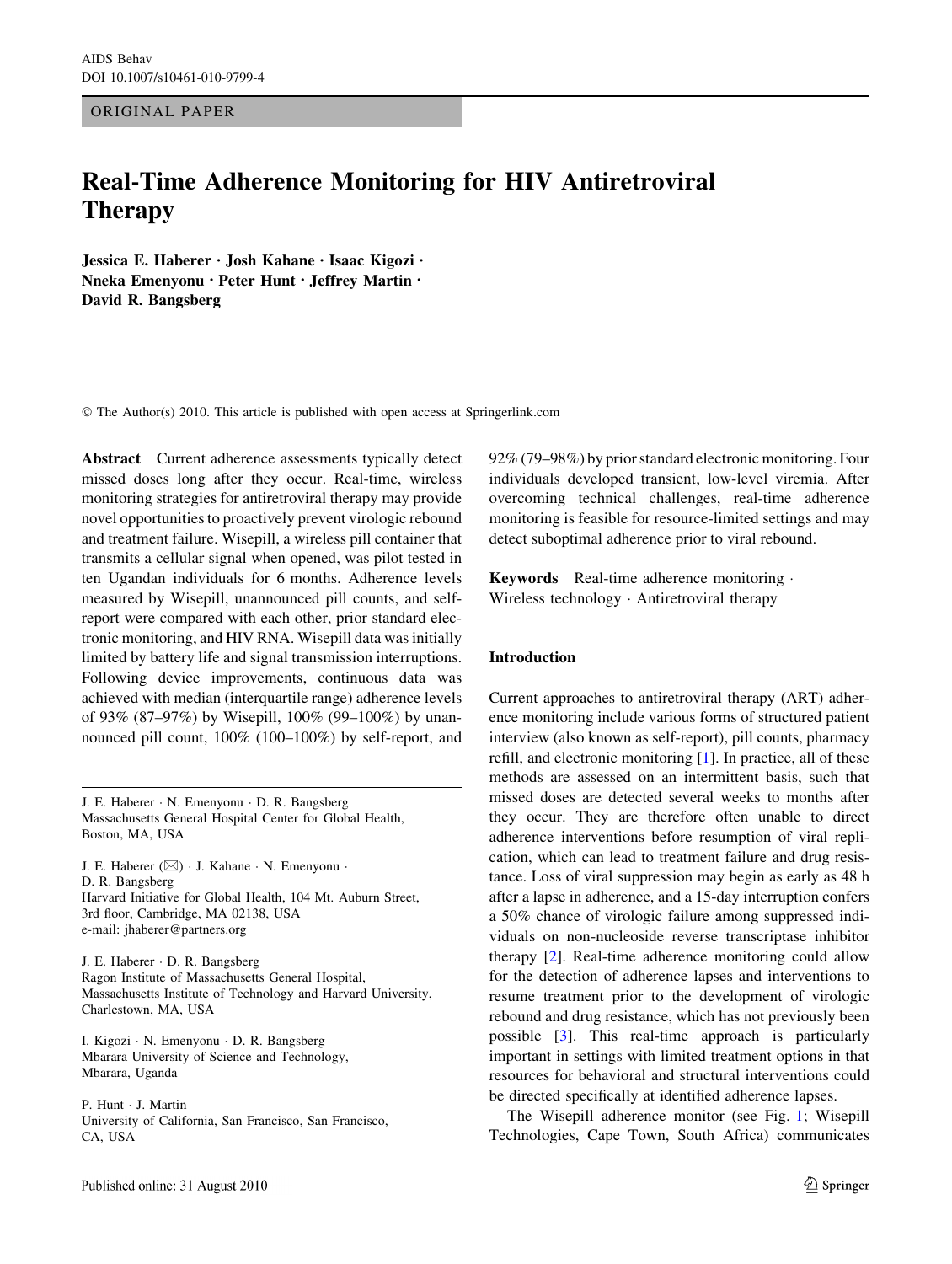<span id="page-1-0"></span>

Fig. 1 The Wisepill device

dosing behavior in real-time by transmission of a patient identifier and date-time stamp over existing cellular networks when the container is opened to take medications. Similar real-time monitoring devices are being pilot tested for various healthcare uses, such as infection control and oral hygiene, in developed settings [\[4](#page-6-0), [5\]](#page-6-0). Because cellular network coverage is becoming ubiquitous globally [\[6](#page-6-0)], including large segments of Africa, the technical infrastructure now exists for real-time adherence monitoring in resource-limited settings. While excitement abounds for wireless technologies to support healthcare delivery, especially in developing settings, few studies have provided evidence of feasibility, acceptability, and perfor-mance [[7\]](#page-6-0).

This study presents proof-of-concept data from the first 6 months of wireless ART adherence monitoring among ten patients in rural Uganda.

## Methods

# Study Site

This pilot study took place in Mbarara, Uganda, which is a rural area located in southwestern part of the country near the borders with Rwanda and the Democratic Republic of the Congo.

### Study Population

The ten participants were recruited from the Ugandan ART Rural Treatment Outcomes (UARTO) Study, an existing prospective structured interval cohort of 500 adults followed for ART adherence at the Mbarara University of Science and Technology (MUST). Participants had prior adherence monitoring with monthly visual analog scale (VAS) for doses taken over the previous 30 days, selfreported recall of doses missed over the previous 3 days, and unannounced home-based pill count, as well as electronic monitoring with the medication event monitoring system (MEMS) for at least 1 year. Adequate cellular signal (at least three of five bars) was confirmed at all participants' homes prior to enrollment in the study.

Wireless Adherence Monitoring Device and System Specifications

Wisepill holds approximately 30 large pills or 60 small pills in a two-compartment inner container and is powered by a 1,100 mA lithium polymer rechargeable battery (Great Power Battery Ltd, Hong Kong). Every time the device is opened, a cellular signal is sent and recorded in real-time on a web-based server, which is housed in Cape Town, South Africa. The data is then immediately accessible to research staff via a secure Internet interface. Power failure is mitigated with a signaling subsystem in which non-volatile EEprom (flash memory) maintains data for later transmission if connectivity is lost. Each Wisepill device contains a SIM card, and data are transmitted primarily by general packet radio service (GPRS) to a web-based server. Data transfer may also occur via short message service (SMS); however, GPRS is preferred because it is less expensive and, unlike SMS, does not delete data until receipt is confirmed by the server. A forwarder (Wisepill Technologies) is required to transfer the SMS signal to the server and is located physically in Mbarara, Uganda. In addition to recording device openings, the Wisepill signal reports the remaining battery power for the device, airtime on the SIM card, and strength of the signal.

Improvements were made to the Wisepill devices in between the two 3-month study periods. Specifically, the hardware for the forwarder was upgraded and monitoring of the forwarder function was enabled through the server. The Wisepill battery life was also expanded from approximately 6 weeks to 4 months (assuming two device openings per day) by maximizing the efficiency of sleep modes in between events.

### Signal Lapses

Lapses in Wisepill signals lasting greater than 48 h were investigated by phone and/or home visit to determine if the cause was a technical failure, behavioral, or unclear. Technical failure was classified as low battery power, low airtime on the device SIM card, forwarder malfunction,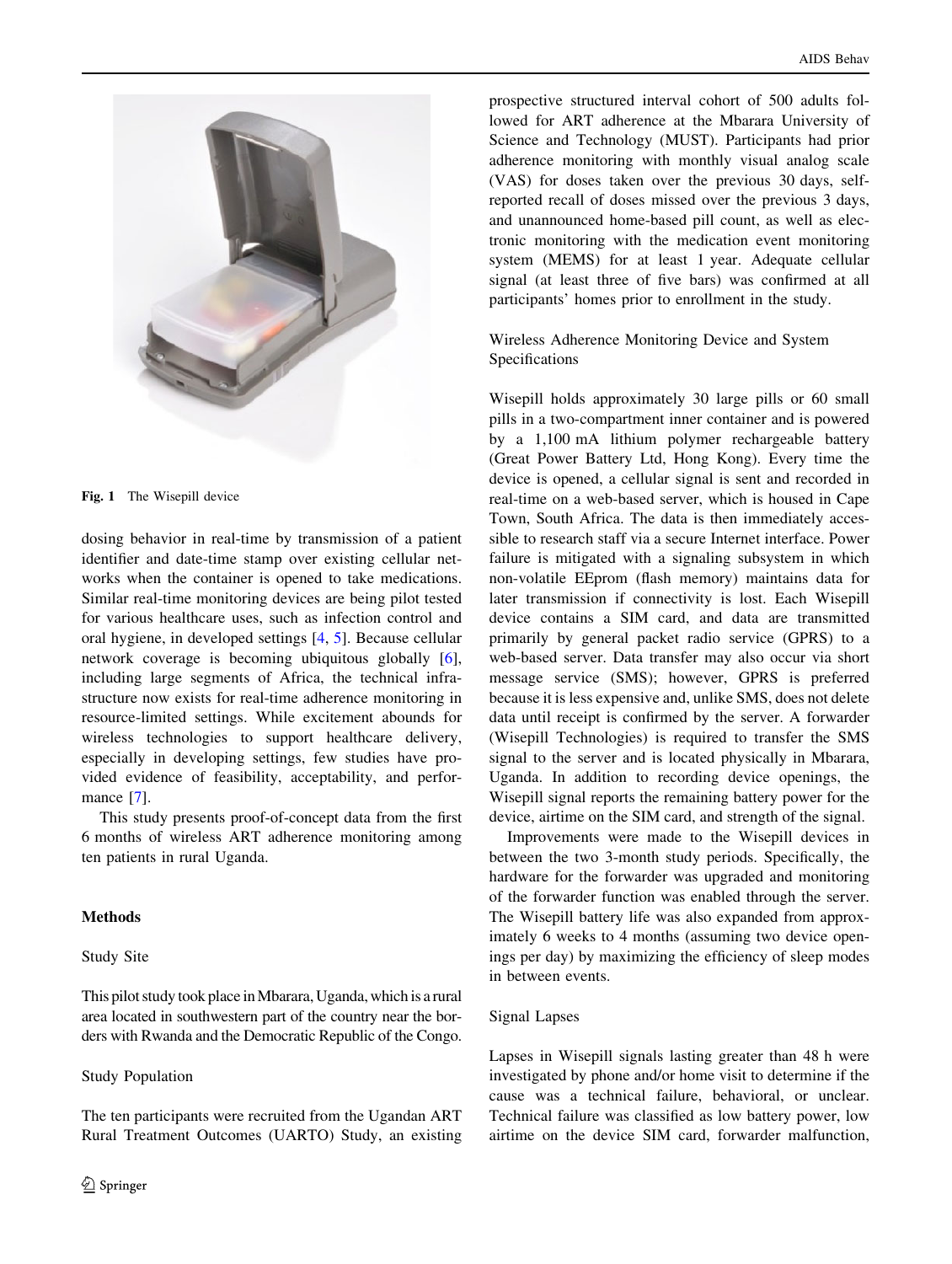device malfunction, or other. Behavioral causes were classified based on patient interview as missed doses (e.g. forgetting, lack of drug supply), intentional non-use (e.g. storage of pills in an alternate container), or other. The cause of the interruption was classified as unclear if no technical failure could be identified and the participant reported opening the device to take pills.

# Adherence Measures

Adherence data was collected for all participants over two 3-month periods between March and December 2009. We calculated an adjusted Wisepill adherence to account for technical failures of the device or loss of signal. The time period during the technical lapse was censored, whereas lapses in the absence of a clear technical failure were classified as missed doses. Adherence was also measured monthly with a 30-day VAS, a 3-day self-reported recall of missed doses, and an unannounced pill count conducted in the participants' homes. Pill count adherence levels were truncated at 100%, as adherence over this amount typically reflects lost or shared medication and this method of adherence measurement is inherently unable to account for such phenomena. MEMS adherence data was available for the 3 months just prior to Wisepill implementation in six participants. MEMS data was not available in the other four participants due to device malfunction or loss.

# Acceptability

Acceptability of Wisepill was determined 1 month after initiation of the pilot through the use of a quantitative and open-ended questionnaire. Questions addressed the participants' opinions of using the device, including ease or difficulty of use; how they store the device and use it during travel; potential stigma and loss of confidentiality from using the device; appropriateness of this device in a poor rural setting; and opinions of real-time monitoring ultimately to be coupled with real-time intervention. All questions were translated into the local language of Runyankole and back translated to English for accuracy.

## HIV RNA Levels

HIV RNA was determined a median of 17 days (IQR 6–36) days prior to baseline and approximately every 3 months thereafter using the Roche Amplicor Assay with a lower level of detection of 40 copies/ml [\[8](#page-6-0)]. HIV RNAs were missing for two participants at the end of the study period.

## Ethical Review

This study was approved by the ethical review boards at MUST, the Partners Human Research Committee at Massachusetts General Hospital, and the Uganda National Council for Science and Technology.

# Results

## Participants

The median age for the ten participants at enrollment was 38 (interquartile range 34–46) years, eight were female, four were employed away from home, two lived more than 20 km from the clinic, nine took ART twice daily, and one took ART once daily. Eight participants took a three-drug fixed dose combination pill (seven took zidovudine/lamivudine/ nevirapine; one took stavudine/lamivudine/nevirapine). The remaining two took a two-drug fixed dose combination pill (zidovudine/lamivudine) plus efavirenz, storing one pill in the Wisepill and the other pill in a standard medication bottle. The mean time on ART was 19.2 months at enrollment into the pilot. All participants had undetectable HIV RNA less than 40 copies/ml at enrollment, except one who had 60 copies/ml.

Wisepill Data Transmission and Adherence Lapses

Approximately 90% of Wisepill transmissions occurred via GPRS. Adequate cellular signal was reported for all devices except one, which had intermittent gaps. During the first 3 months of the study, a total of 1,959 events were expected for all ten participants. Technical problems consisted of 23 battery failures and seven forwarder malfunctions, causing a loss of 192 events (9.8%; Table 1). Twenty of the battery failures and three of the forwarder malfunctions resulted in lapses in the Wisepill signal of greater than 48 h. An additional three lapses occurred for unclear reasons. The median duration of these lapses was 3.1 days (IQR 2.3–3.6).

During the second 3 months of the study, the only technical problem was a single battery failure after

Table 1 Technical problems detected in the first and second threemonth periods of the study

| First<br>3 months | Second<br>3 months |  |
|-------------------|--------------------|--|
| 23                |                    |  |
|                   | $\mathbf{0}$       |  |
| 30                |                    |  |
| 9.8               | 0.3                |  |
|                   |                    |  |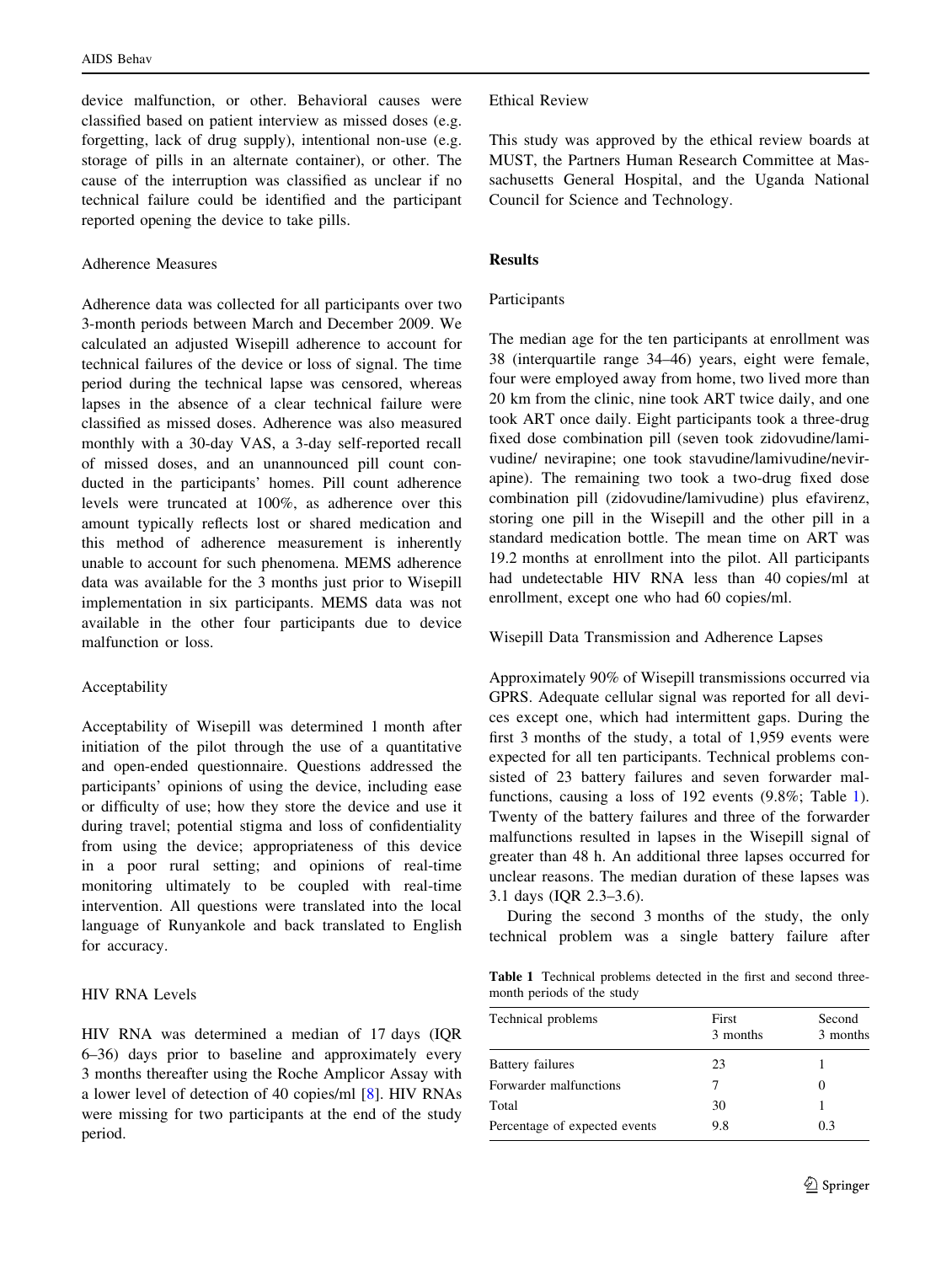2.5 months of use. There were no problems with the forwarder. Four lapses in the Wisepill signal of greater than 48 h occurred. One lapse was due to the battery failure. Another was intentional because the participant did not want to travel with the Wisepill device and put 1-week's worth of pills in his pocket. The causes of the other two lapses are unclear. The median duration of the 48-h lapses was 3.7 days (IQR 2.7–5.1).

One week following the conclusion of the pilot, all devices ceased to work on the same day. Thorough investigations revealed that the SIM cards in the Wisepill device had expired because no airtime had been added in the previous 90 days.

# Adherence Levels

Median adherence levels by each measure are shown in Fig. 2. Eight of 54 (14.8%) unannounced pill counts were truncated to 100% with a maximum recorded value of 104.3%.

# HIV RNA Suppression

The participant with a baseline HIV RNA of 60 copies/ml had two subsequently measurements at 51 copies/ml and undetectable. Three additional patients had transient viral rebounds (58, 134, and 627 copes/ml) in the second 3-month period, which subsequently became undetectable. Figure [3](#page-4-0) shows the adherence dot plots in the 14 days prior to each of these detectable HIV RNA measurements. No Wisepill interruptions of greater than 48 h occurred,

although between five and eight missed events without a 48-h interruption were observed in three of the four participants. When assessing the nine participants during the first 3-month period and the seven participants during the second 3-month period who had undetectable HIV RNA, one participant had one Wisepill interruption that was attributed to a battery failure and 13 (81%) participants had between one and nine missed events without a 48-h interruption during the 14 days prior to HIV RNA testing.

## Acceptability

All participants described Wisepill as "easy or very easy" or ''convenient or very convenient'' to use. They all felt the device attracted attention, but the attention did not bother them primarily because the device did not look like a traditional pill container. Wisepill did not lead to any reported disclosures of HIV status. When asked ''How do you feel about someone monitoring how you are taking your pills every day?" all participants responded "ok" or "liked it". One participant felt it improved adherence. Concerns about the device included a limited pill capacity and the need to change the battery. One participant with impaired vision had trouble interpreting the meaning of the flashing lights during signal transmission, whereas others found the lights reassuring. Three participants expressed concern about traveling with Wisepill primarily because they were concerned about losing or damaging such an expensive device. Such concern resulted in one participant not using the device for 1 week, as noted above.



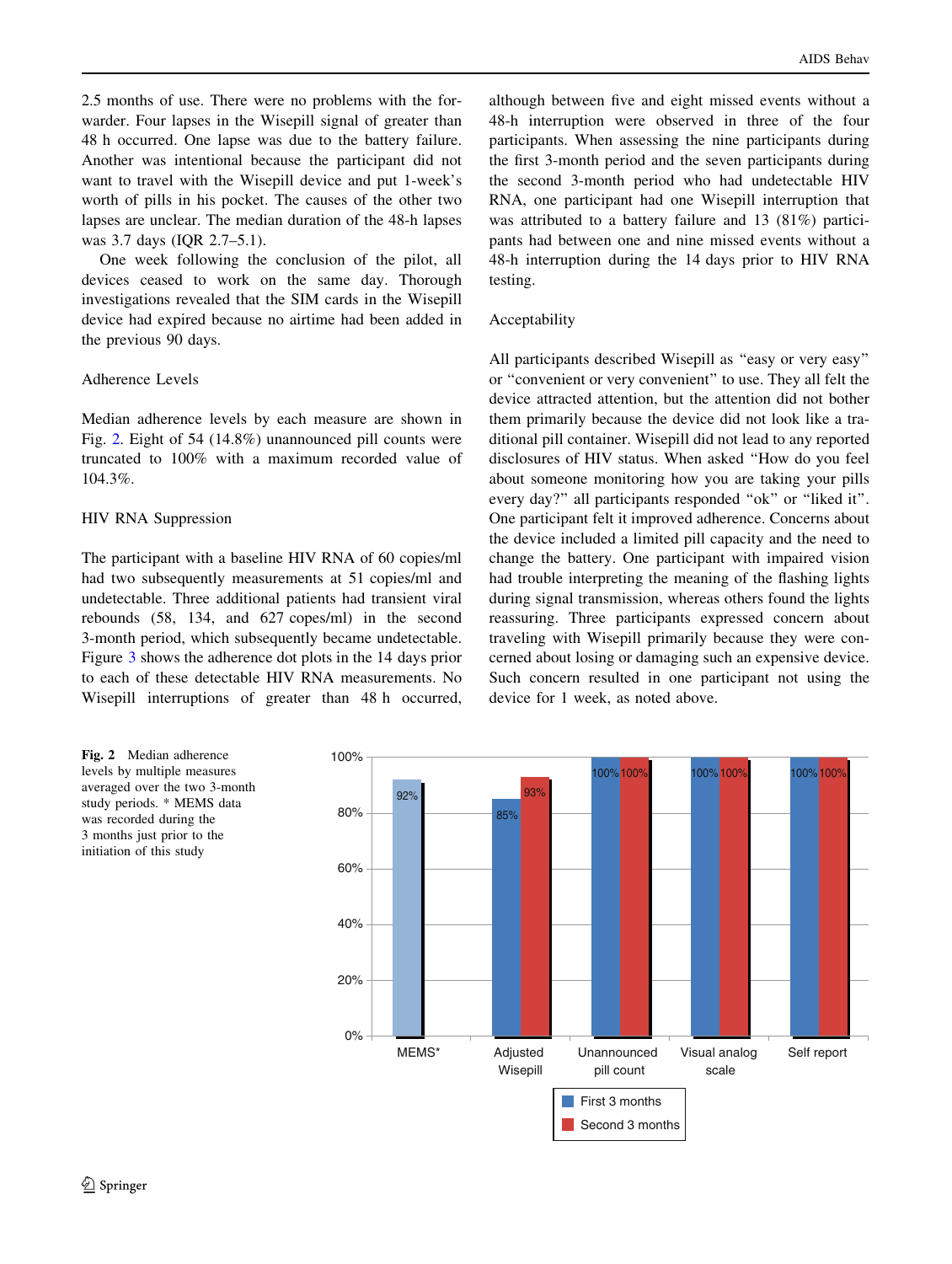<span id="page-4-0"></span>

Fig. 3 Adherence dot plots for the 14 days prior to detection of the transient, low-level viremia seen in four participants. a HIV RNA 627 copies/ml (6/15/09; first 3-month period); b HIV RNA 134 copies/ml



(8/11/09; second 3-month period); c HIV RNA 58 copies/ml (8/18/09; second 3-month period); d HIV RNA 51 copies/ml (8/24/09; second 3-month period)

#### **Discussion**

The results of this pilot study suggest that real-time adherence monitoring is feasible in a resource-limited setting. The initial 3 months of data collection revealed significant technical problems; however, most were resolved during the course of the study. Minor modifications to the sleep mode extended the battery life to nearly 4 months for almost all issued devices, and SMS signal transmission became reliable through upgrades to the forwarder. The SIM card expiration after the conclusion of this pilot study occurred despite monitoring the level of airtime available. Research staff were unaware that the network coverage provider automatically inactivates the SIM cards if no airtime is added during a 6-month period, and contract prepayment plans are not available. This finding underscores the importance of in field-testing for novel technologies.

Although the adherence levels assessed with Wisepill were similar to those made with prior electronic monitoring through MEMS, they were lower than the adherence levels determined by unannounced pill counts and self-report. It is not known which measure is correct, as there is no gold standard for adherence measurement. Moreover, the sample size in this pilot study is too small to determine the statistical significance of any differences among the measurements. The apparent discrepancy between unannounced pill count and electronic monitoring, both of which are objective measures, may be due to patients returning unused medications to the pharmacist during refills and other inconsistencies during medication disbursement. Alternatively, participants may have removed more than one pill at a time or further technical problems with Wisepill could have gone undetected, thus leading to falsely low adherence measurements. Undetected technical problems may also explain some of the difference in Wisepill adherence in the first and second 3-month periods. Additionally, the adherence levels as measured by both MEMS and Wisepill were lower than similar data from other studies [\[9](#page-6-0), [10\]](#page-6-0), which may reflect the relatively long duration of treatment of the participants in this study. The decline in adherence is consistent with data showing that highly adherent individuals may experience a modest decline in adherence over time [\[9](#page-6-0), [11](#page-6-0)].

Both 3-month time periods had similar rates of lapses in the Wisepill signal that could not be classified as a specific technical or behavioral cause. These unclear lapses may reflect missed doses that were not reported due to social desirability bias against disclosure of missed doses. This type of bias is common and can lead to under-reporting of incomplete adherence [[12\]](#page-6-0). Interventions to address the lapses detected through Wisepill will therefore need to consider culturally acceptable means of determining both the cause of missed doses and appropriate responses. It is also possible that lapses of unclear cause could indicate undetected technical failures, despite the ongoing checks of signal strength, airtime, and battery power, as well as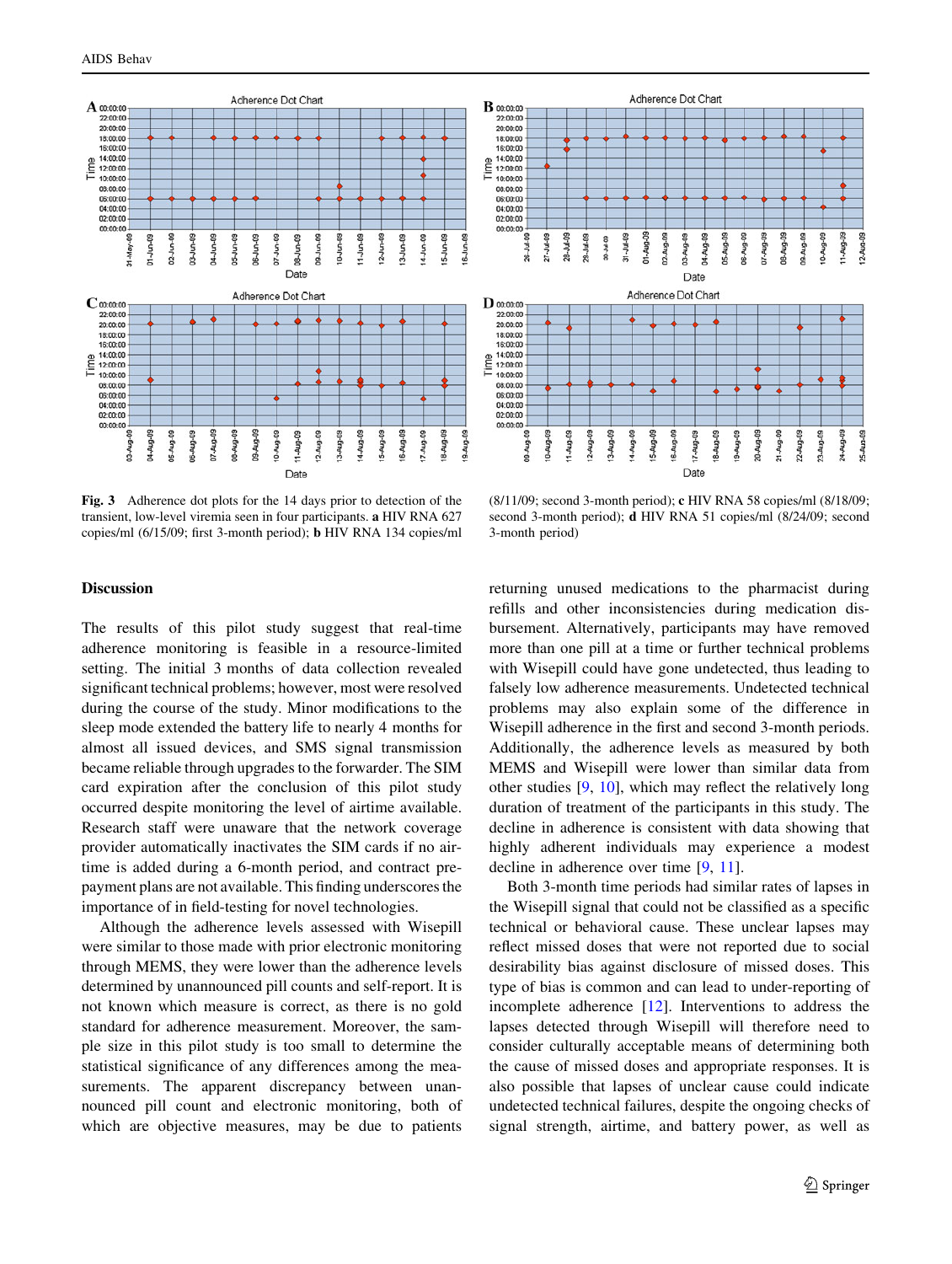<span id="page-5-0"></span>transmission of signals stored during temporary loss of the cellular network. To further decrease the likelihood of technical failures, the manufacturer is currently adding an automated daily signal, which will serve as a positive control of the device's functionality.

Interventions targeted to individuals with known adherence lapses have been shown to be more effective than untargeted interventions [\[13](#page-6-0), [14\]](#page-6-0), and real-time adherence monitoring could be used to direct interventions to specific missed doses prior to virologic rebound. Such a ''just-in-time'' approach may increase effectiveness further [\[15](#page-6-0), [16\]](#page-6-0). For example, automated SMS reminders could be triggered by missed or late doses, or a community health worker could call or personally visit a patient during an adherence lapse to intervene before viral rebound.

The pilot data showed that real-time adherence monitoring was acceptable to all participants. Many found Wisepill desirable, easy to use, and/or thought it helped them remember to take their doses. One limitation to these findings is that the study population consisted of individuals already accustomed to the use of MEMS caps, which may select for acceptance of the Wisepill device as well. The generalizability and sustainability of this initial enthusiasm will have to be determined in larger populations over time, and these assessments will be critical for the scalability of this technology. Several theories and models of technology acceptance have been developed to best understand the experience of the end user, such as the Technology Acceptance Model and the Unified Theory of Acceptance and Use of Technology [\[17–19](#page-6-0)]. These models build upon the theory of reasoned action [\[20\]](#page-6-0) and include elements such as perceived usefulness, perceived ease of use, output quality, social influence, attitude, behavioral intention to use, and actual use. Moreover, standard electronic medication containers have known facilitators and barriers to uptake, such as the container acting as a reminder and incompatibility with pill boxes, respectively [\[21](#page-6-0)]. While this study was too small in scope to inform a theoretical model, future efforts to implement real-time adherence monitoring should consider underlying theory and previous research.

Several individuals in this study experienced transient low-level viremia, consistent with blips [\[22](#page-6-0)]. While transient low-level viremia has been associated with transient periods of incomplete adherence [[23\]](#page-6-0), we were unable to assess such an association in our small pilot study. This study does, however, provide proof-of-concept that participants can be contacted during potential adherence lapses. In future studies, HIV RNA could be assessed during the adherence lapse to determine how quickly viral rebound occurs in this setting and to what extent it can be re-suppressed without the development of drug resistance.

Studies have shown that ART adherence predicts viral rebound, drug resistance, and morbidity and mortality from HIV/AIDS [\[24–26](#page-6-0)]. Furthermore, relatively crude pharmacy refill adherence monitoring may be a better predictor of viral rebound than the standard practice of CD4 response for detecting treatment failure [[27\]](#page-6-0). More accurate adherence monitoring, such as can be achieved through a realtime approach, may help prioritize limited resources for HIV RNA monitoring to those at increased risk for viral bound.

The findings of this study reflect a small sample in a research context. Future research should aim to expand the number of participants and establish the data and management structure necessary to test the efficacy of detecting virologic rebound in real time, and ultimately how such real-time detection of virologic rebound can be linked to interventions that improve patient outcomes in clinical practice. Cost is another concern. Although the Wisepill device currently costs US\$185; mass production could lower the price to US\$20–30. Significant cost savings could be achieved through economies of scale, as well as targeted use of HIV RNA monitoring and reduced need for second line therapies. Such savings could bring real-time adherence monitoring into the same cost range as CD4 monitoring.

In sum, real-time adherence monitoring defines a feasible and acceptable strategy to proactively prevent rather than reactively respond to virologic treatment failure and thereby extend the duration of first-line therapy. Further studies should build on this pilot data to determine the efficacy of real-time intervention for sustained adherence and its potential to act as a surrogate for HIV RNA testing.

Acknowledgments This study was made possible by the generous contributions of Mark and Lisa Schwartz, in addition to RO-1, NIMH 54907. Jessica Haberer was supported by NIMH K-23 087228, and David Bangsberg was supported by NIMH K-24 087227. The authors would like to thank the study participants; Lloyd Marshall and Paul Bailey at Wisepill; and research assistants Abdon Birungi, Emmanuel Byaruhanga, Joy Kabasindi, Esther Susan Kanyunyuzi, Chris Mulokozi, and Victoria Nafuka. The manufactures of Wisepill had no role in the analysis or preparation of the manuscript and the authors have no financial interest in Wisepill.

Open Access This article is distributed under the terms of the Creative Commons Attribution Noncommercial License which permits any noncommercial use, distribution, and reproduction in any medium, provided the original author(s) and source are credited.

### References

- 1. Kerr T, Walsh J, Lloyd-Smith E, et al. Measuring adherence to highly active antiretroviral therapy: implications for research and practice. Curr HIV/AIDS Rep. 2005;2(4):200–5.
- 2. Parienti JJ, Das-Douglas M, Massari V, et al. Not all missed doses are the same: sustained NNRTI treatment interruptions